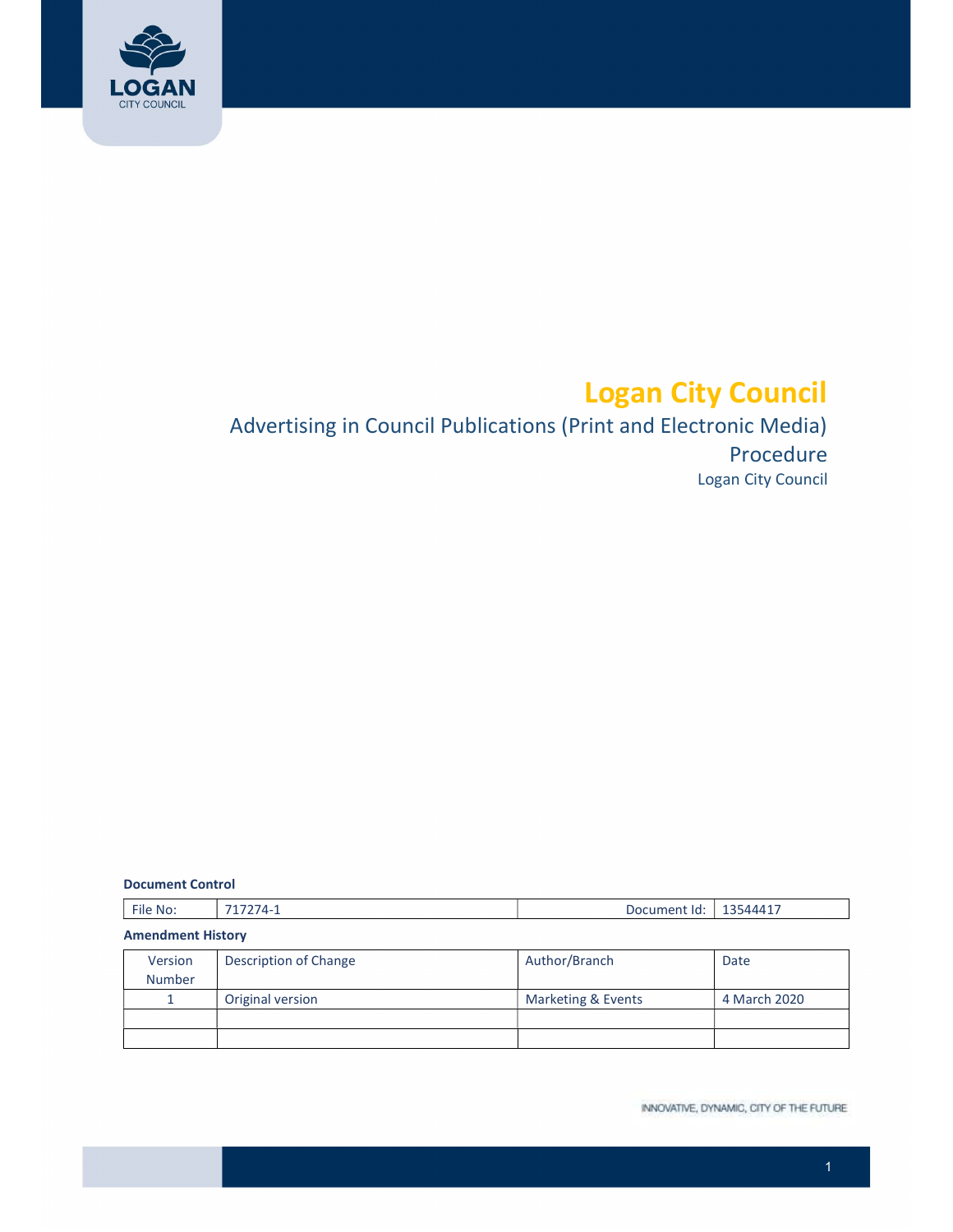# **Table of Contents**

| $\mathbf{2}$ |     |                                                                              |  |
|--------------|-----|------------------------------------------------------------------------------|--|
|              |     |                                                                              |  |
|              | (b) | Making the decision to offer advertising in Council publications and media 3 |  |
|              | (c) |                                                                              |  |
|              | (d) |                                                                              |  |
|              | (e) |                                                                              |  |
|              | (f) |                                                                              |  |
| 3            |     |                                                                              |  |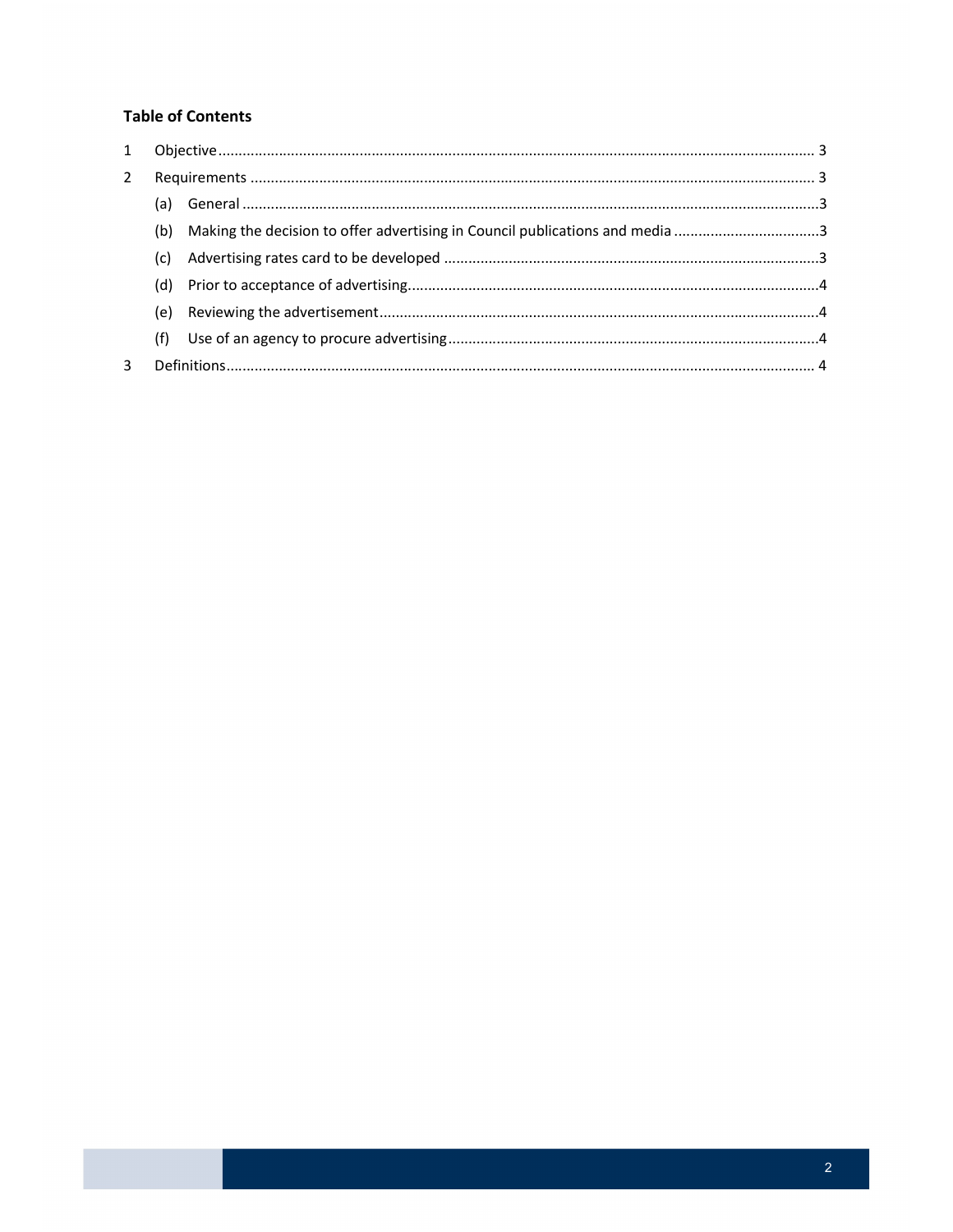# <span id="page-2-0"></span>1 Objective

 To ensure advertising placed in all forms of Council publications, online media and signage is appropriate and acceptable to the community's expectations.

### 2 Requirements

#### (a) General

- (i) All advertising is to be approved by the Marketing & Events Manager or delegate before it is published, either in print or online.
- (ii) Responsibility for content accuracy rests solely with advertisers. The acceptance and placement of advertisements is not a recommendation or endorsement by Logan City Council of the advertiser's products or services and each advertiser is solely responsible for any representations made in connection with its advertisement.
- (iii) Logan City Council will not accept advertising that, in its opinion, is not in good taste, including advertising for illegal or objectionable products or services, or advertising that is offensive to any individual or group of individuals based on age, colour, national origin, race, religion, gender, sexual orientation, or physical or mental incapacity.
- (iv) Advertising will not be accepted if it promotes any of the following: alcohol, firearms, ammunition, gambling, pornography, tobacco, or any form of advertising that can be interpreted as political.
- (v) Logan City Council prefers to work with advertisers who share Council's vision.
- (vi) Logan City Council maintains a separation between advertising content and editorial content.
- (vii) It is the responsibility of advertisers to comply with all commercial advertising laws and regulations.

#### (b) Making the decision to offer advertising in Council publications and media

- (i) The sale of advertising only be considered where it provides a true financial benefit to Council.
- (ii) The income from advertising shall be used to offset costs and contribute to program outcomes.
- (iii) The proposal to offer advertising should be identified and approved as part of the original proposal to create the publication or online media.
- (iv) Advertising provided as part of a sponsorship agreement shall be calculated at commercial rates, and represented in the agreement at that value.
- (v) Council officers may only solicit advertising after gaining approval for advertising from both their manager and the Marketing and Events Manager.
- (vi) Unsolicited advertising proposals will be considered on the basis of appropriate association for council, economic return/benefit, must satisfy all policy requirements and be considered by the Marketing and Events Manager before any negotiation takes place.

#### (c) Advertising rates card to be developed

- (i) A rates card for advertising shall be developed with pricing representing the commercial value of advertising space, based on comparisons with similar media.
- (ii) The total amount of advertising to be sold (offered) in a medium will be pre-determined after consultation with the Marketing and Events Manager.
- (iii) The rates card should price advertising by the size and placement in the advertising medium.